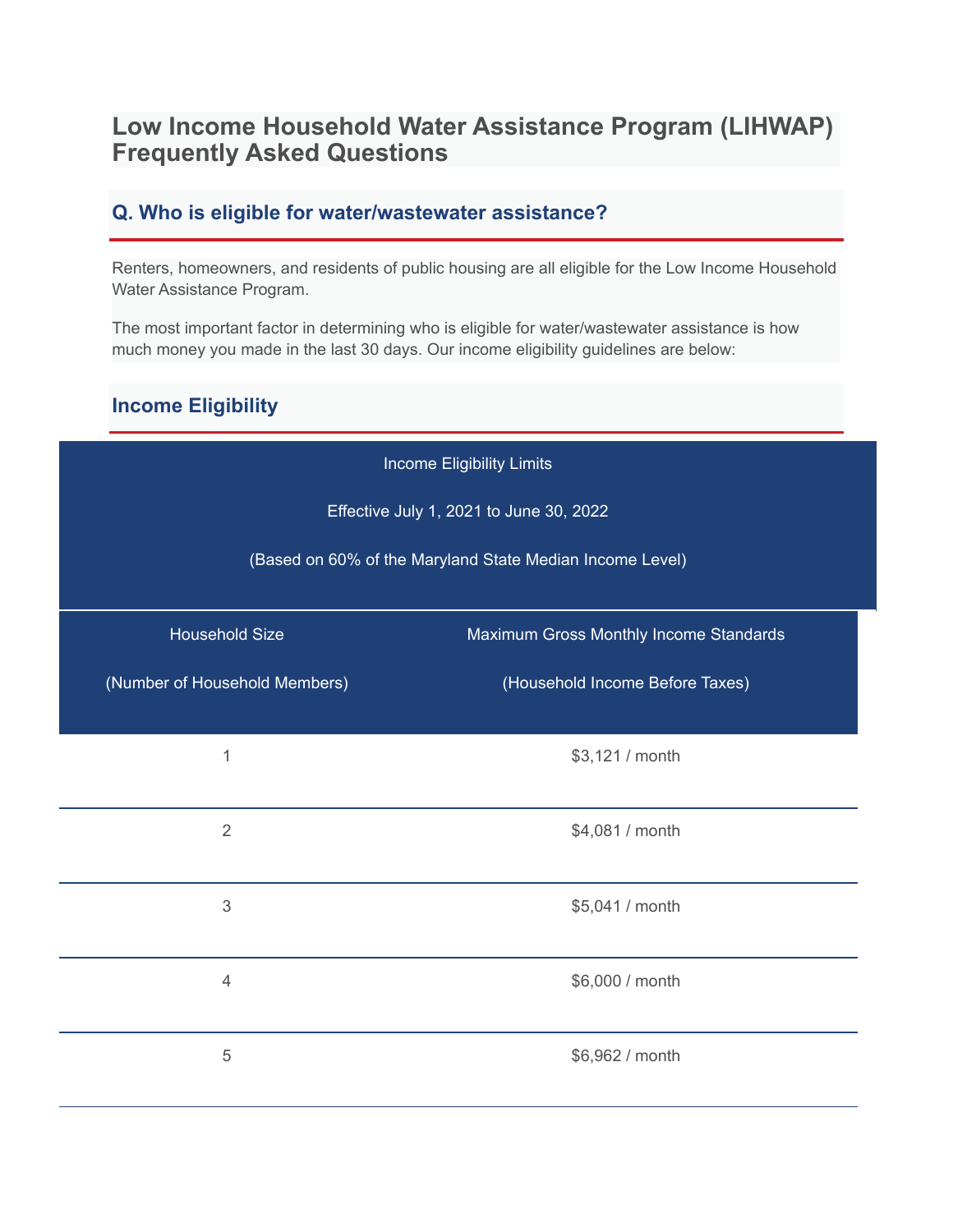| 6                               | \$7,922 / month |
|---------------------------------|-----------------|
|                                 |                 |
|                                 | \$8,102 / month |
|                                 |                 |
| 8                               | \$8,283 / month |
|                                 |                 |
| For Each Additional Person, Add | \$180 / month   |

# **Q. How Can I apply?**

If you need to apply for water and/or wastewater assistance, you do not need to submit your application in person, there are other ways to submit your application safely.

#### **Online**

- You can apply online by visiting: [mymdthink.maryland.gov](http://mymdthink.maryland.gov)
- Remember to upload all of your documents along with your application.
- Submitting your documents separately from your online application will delay your application

#### **Drop Boxes**

Energy Assistance offices and Local Departments of Social Services have secure drop boxes available to receive your application and documents.

- First, download and print the Application for Water [Assistance \(LIHWAP\).](https://drive.google.com/file/d/1j280MiZN8qsP2ThtPtDP3b_EifnCT1-L/view?usp=sharing)
- You can also request a paper application by calling **1-800-332-6347** or by contacting your local Department of Social Services or OHEP office.
- Next, complete your application and gather your documents. You can find a list of documents that you should include in your application here: **[Acceptable Documents](https://dhs.maryland.gov/office-of-home-energy-programs/acceptable-documents-energy-assistance/)**
- Once you have your completed application and documents, take them to your local office's drop box and submit them.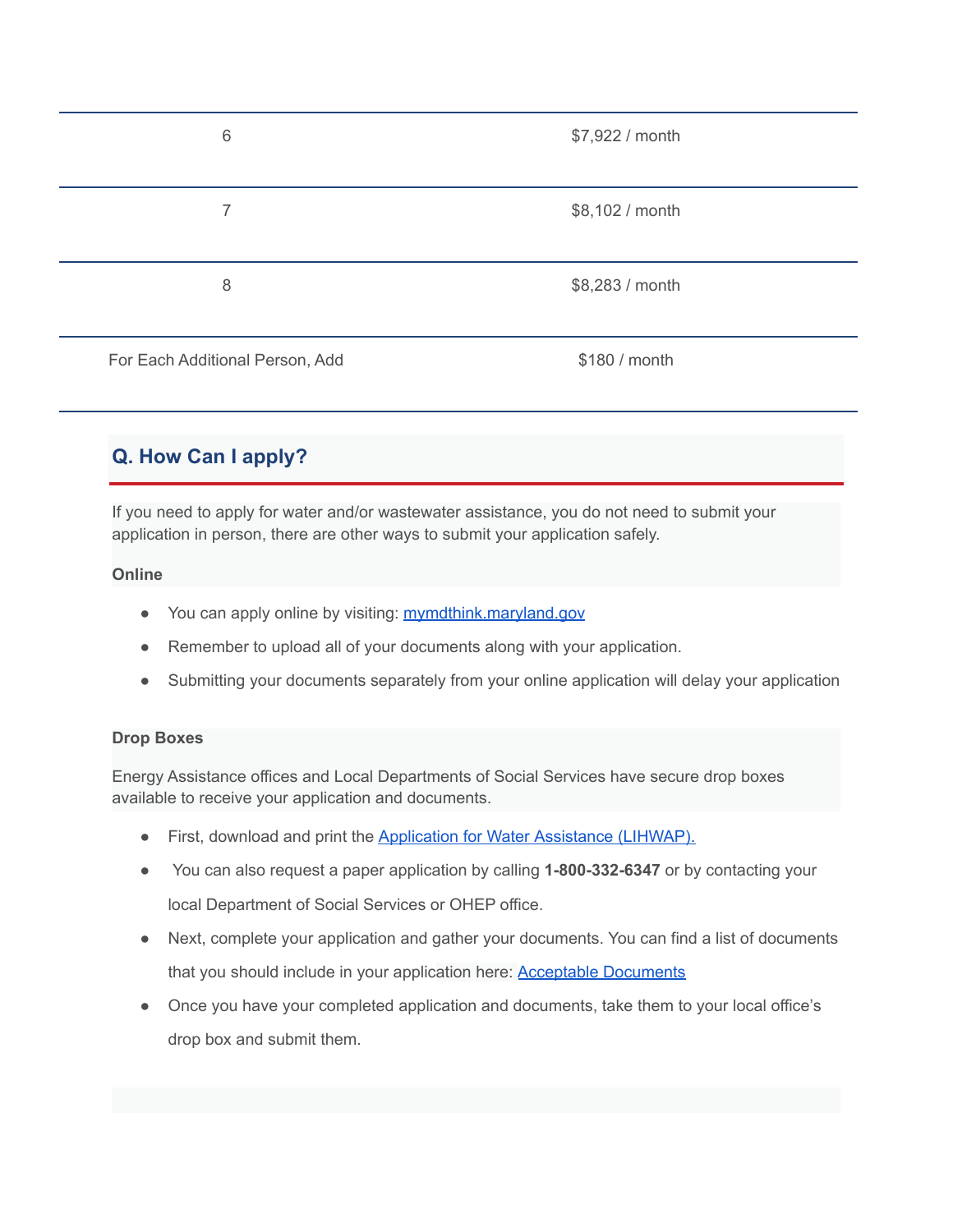#### **Mail-in Applications**

To apply by mail, you can request an application be mailed to you, or print a copy of the application and mail it, along with copies of all your documents to your local Energy Assistance or Local Department of Social Services office. To see a full list of locations please visit:

[Office of Home Energy Programs Locations](https://dhs.maryland.gov/office-of-home-energy-programs/local-home-energy-program-office/)

[Department of Social Services Locations](https://dhs.maryland.gov/local-offices/)

#### **Telephone**

Energy Assistance and Local Department of Social Services offices can accept applications over the phone. However, you will need to email or mail your documents to the local office after your information has been taken. Documents needed for your application do not need to be scanned, we can accept clear pictures of your documents where text is visible.

#### **In-person**

Call your local office to schedule an appointment. To see a full list of locations please visit:

[Office of Home Energy Programs Locations](https://dhs.maryland.gov/office-of-home-energy-programs/local-home-energy-program-office/)

[Department of Social Services Locations](https://dhs.maryland.gov/local-offices/)

# **Q. What do I need to apply?**

OHEP provides assistance to help you afford your water and/or wastewater bills. The benefit provided is based on your household income, how many people live in your household, and the arrearage amount owed on your water and/or wastewater account. Applications will be processed first come first served in each local jurisdiction until funding is depleted. To determine your benefit, OHEP needs information to prove:

- Your identity: We can accept any government-issued photo ID
- Who lives in your household: We will need social security cards or other federal government-issued documents (like a W-2 or Social Security Benefits Notice) with name and Social Security Name. Includes children living in the household.
- Your water and/or wastewater utility information: we will need a copy of your utility bill /or

termination notice (if applicable) and the arrearage balance due on your account.

(Arrearages are defined as balance 30 days or more past due)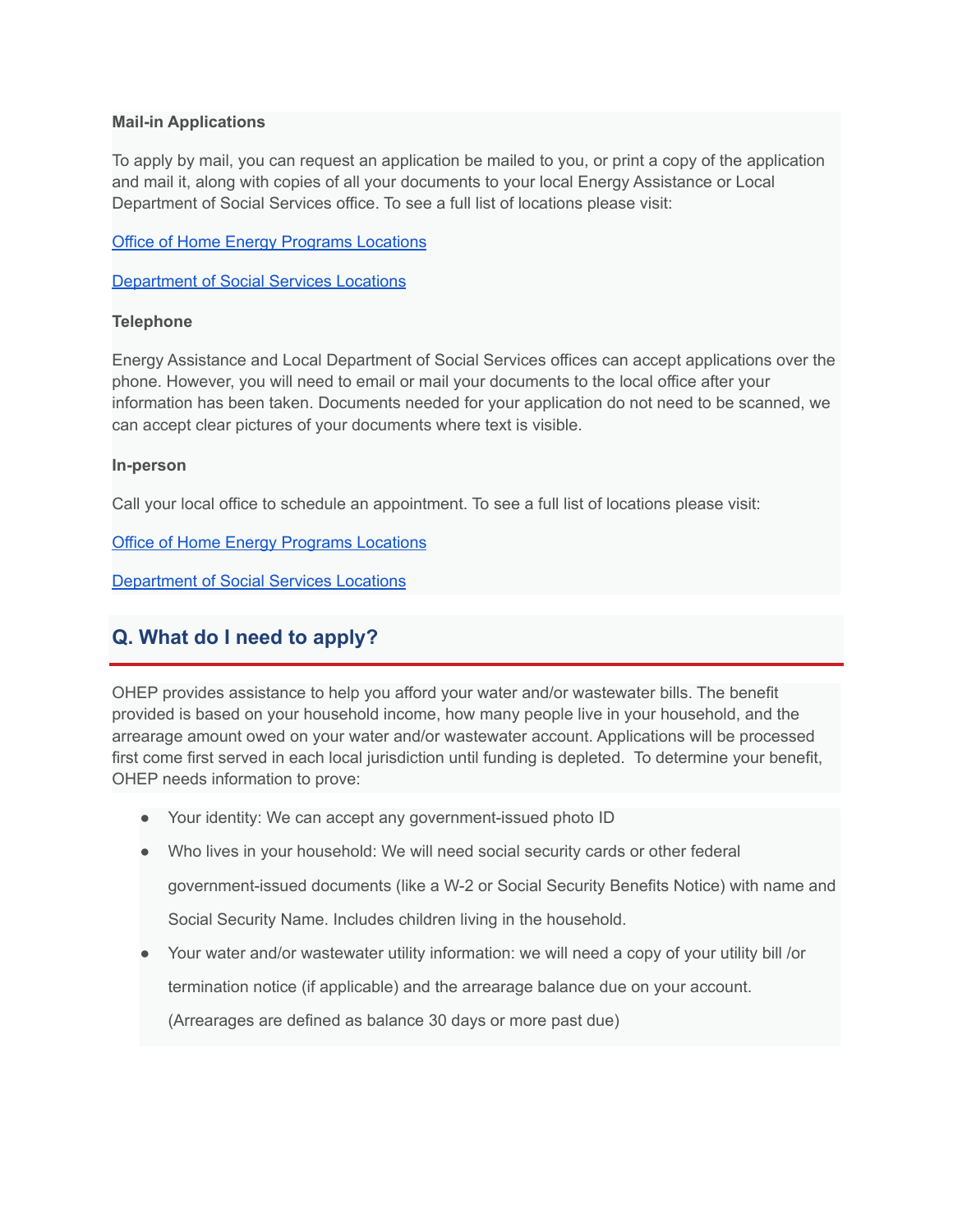- Your household's income: We will need documentation of all income for everyone in your household. Documents can include: paystubs, social security award letters, pension statements, award letters for programs such as SNAP, TCA and TDAP
- For a full list of documents we can accept, please visit:

[Acceptable Documents](https://dhs.maryland.gov/office-of-home-energy-programs/acceptable-documents-energy-assistance/)

- Your household may be categorically income eligible for LIHWAP if at least one household member listed on the application is currently receiving one of the following benefits at the time of application:
	- Office of Home Energy Programs (MEAP)
	- Temporary Cash Assistance (TCA)
	- Temporary Disability Assistance Program (TDAP)
	- Supplemental Nutrition Assistance Program (SNAP)
	- Supplemental Security Income (SSI)
	- Means-Tested veterans benefits
	- Emergency Rental Assistance Program (ERAP)

Households with proof of receiving one of these benefits, at the time of application, will be determined eligible for the Maryland Low Income Household Water Assistance Program (LIHWAP). Benefits received must be verified. Only one bill account per service address is eligible to receive this water and/or wastewater benefit. LIHWAP is not an auto enrollment program, therefore to be eligible for the LIHWAP program, an application must be submitted and must meet all LIHWAP eligibility criteria.

# **Q. Can water/wastewater assistance help with an old bill?**

Water/Wastewater Assistance can help you pay down an outstanding balance on your past due water and/or wastewater bill. We are able to assist with terminated or closed accounts as long as all eligibility criteria is met. We are also able to pay on arrearages to help prevent termination or re-establish water and/or wastewater services.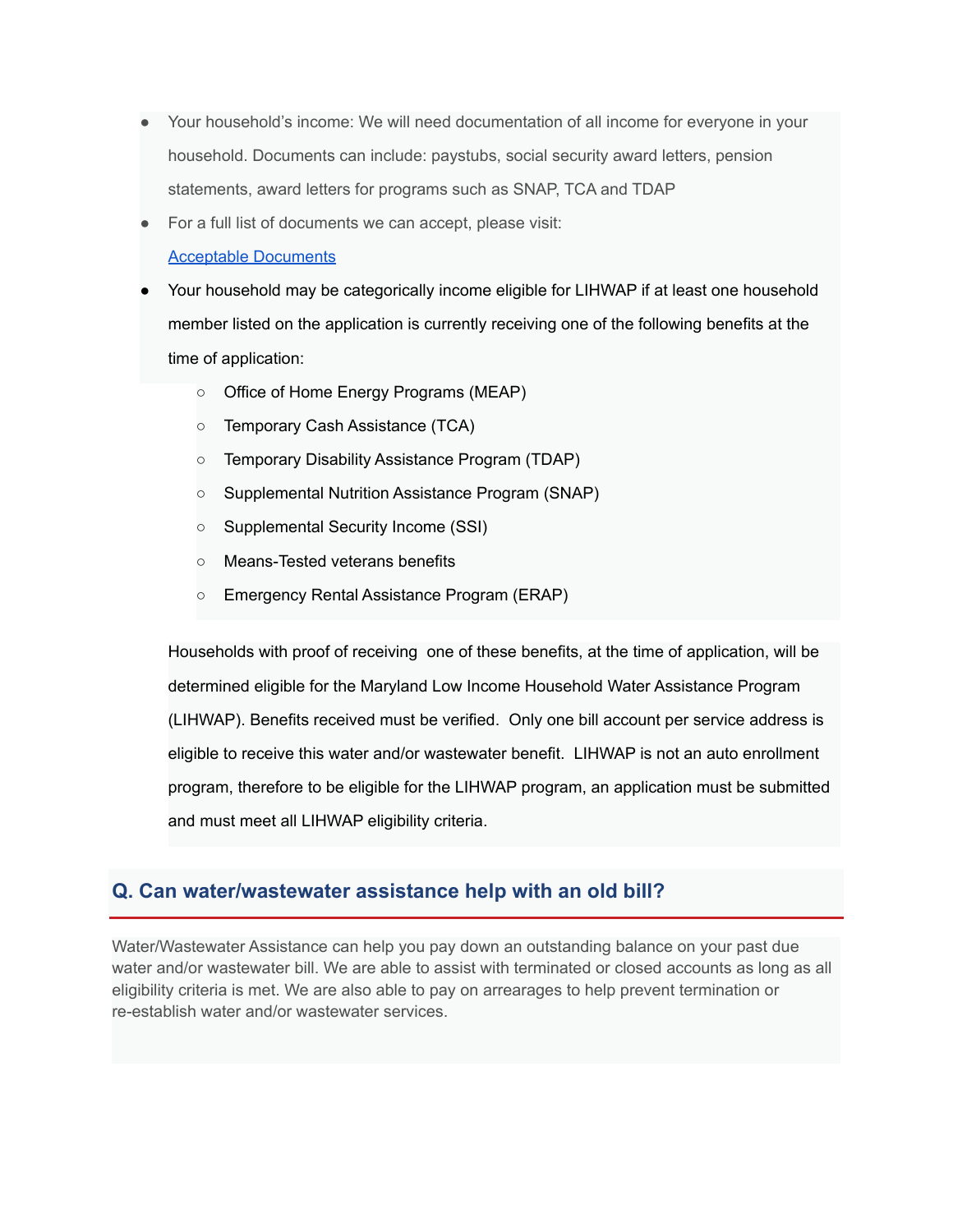# **Q. Will my payment plan affect my utility assistance?**

No. The Office of Home Energy Programs works closely with all Maryland utilities and water/wastewater companies to make sure our team is getting the most up-to-date balances on every applicant's account. Your payment plan will not prevent you from receiving the full benefit you qualify for.

## **Q. Do I need to wait for a turn off notice?**

No! Do not wait until you have a turn off notice to apply! We can help prevent you from receiving a turn off notice if you apply before you receive one.

## **Q. How can my benefits be used?**

LIHWAP Water and/or Wastewater Assistance grants can be used to pay for:

- Restoration of services to households that have had water and/or wastewater services disconnected due to arrearages. (arrearages are defined as balance past due 30 days or greater)
- Prevention of disconnection for households at risk of disconnection due to arrearages.
- Standard charges and fees included in the household water and/or wastewater bill. This includes standard billing and reconnection fees.

# **Q. Can I give you some of my paperwork now, and the rest later?**

Submitting an application without all of your documents will slow down the application process significantly. For the quickest service, please include all of your documents when you submit your application, no matter how you submit your application.

# **Q. Does the utility provider automatically know I have applied for water and/or wastewater assistance?**

Unfortunately, utilities do not automatically know that you are applying for water and/or wastewater assistance. Utilities are notified that you are working with the Office of Home Energy Programs eligibility has been determined and there is a commitment to paying certain amounts to your utility account.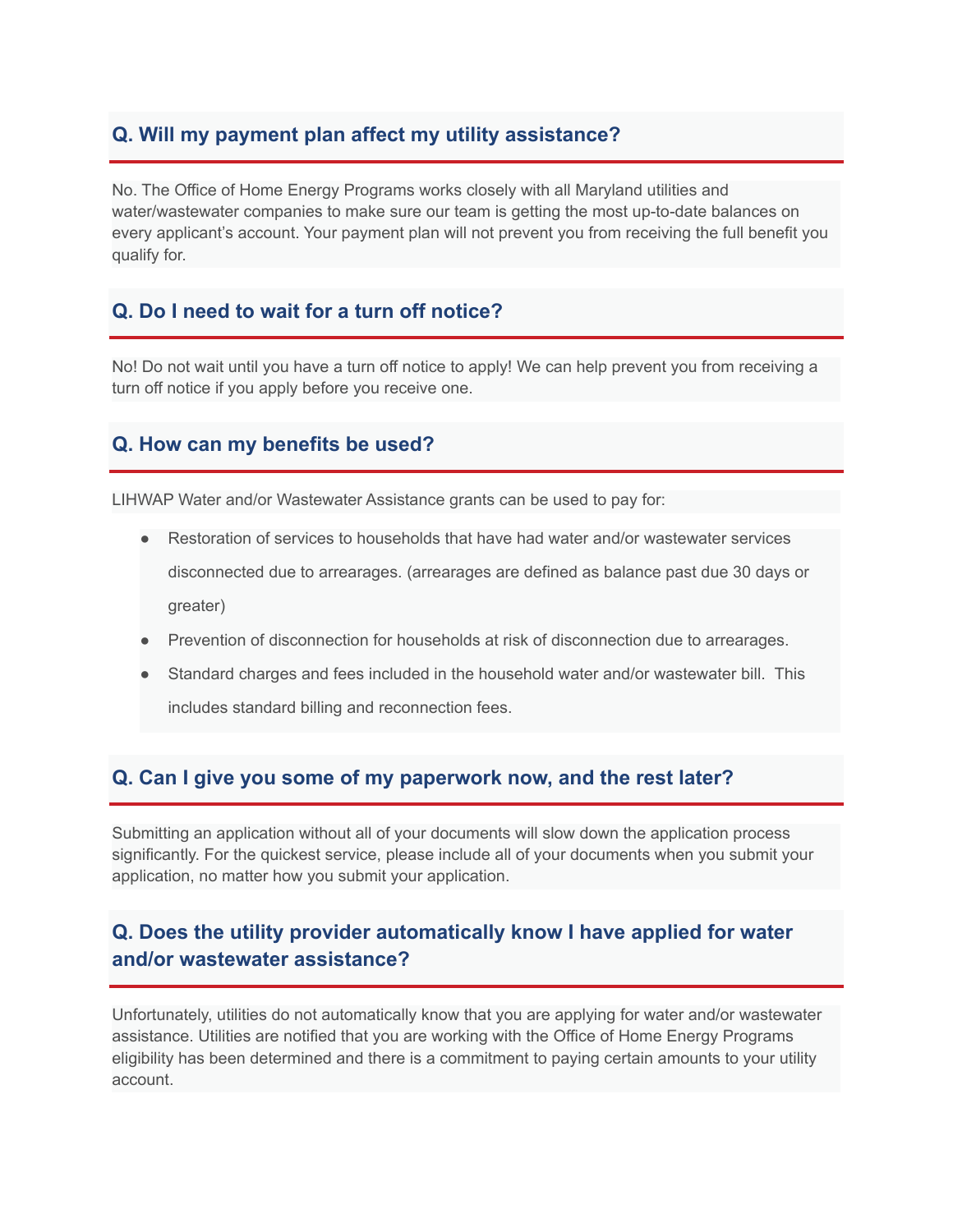## **Q. My utilities are included in my rent, do I still qualify?**

Yes! You can receive water and/or wastewater assistance benefits if you or a member of your household is responsible for paying for your water and/or wastewater costs. Your water bill does not have to be in your name, however, you must verify you are living at the service address and LIHWAP benefits must be paid directly to a public water supplier or treatment works. Your landlord will have to be able to break out the direct water costs separate from your rent and agree to have the LIHWAP benefit paid directly to the water supplier. You may be eligible for LIHWAP assistance if all other eligibility requirements are met.

# **Q. How do I check the status of my application?**

Visit [https://myohepstatus.org](https://myohepstatus.org./) to see the status of your application. Since this site is updated when your local office has started working on your application, please allow 15 days for your application to show up on the site. You can also call the DHS call center at **1-800-332-6347** or your local office for updated information.

### **Q. How long will it be until I receive my benefits?**

Every application is different because every household is different. If there are issues with the documents you provided with your application, there will be a delay as your local office tries to contact you. We are required to:

● Review your application and documents within 14 days after we receive a complete

application (this includes all supporting documents so if you do not submit all of your

documents with your application, this 14 day clock will not start until we get everything from

you)

Process and make a final determination about your application within 45 days of receiving your full application packet.

### **Q. Where can I drop off my application?**

All OHEP offices and Local Departments of Social Services have secured drop-boxes to receive your application. You can find your local office by visiting:

[Office of Home Energy Programs Locations](https://dhs.maryland.gov/office-of-home-energy-programs/local-home-energy-program-office/)

[Department of Social Services Locations](https://dhs.maryland.gov/local-offices/)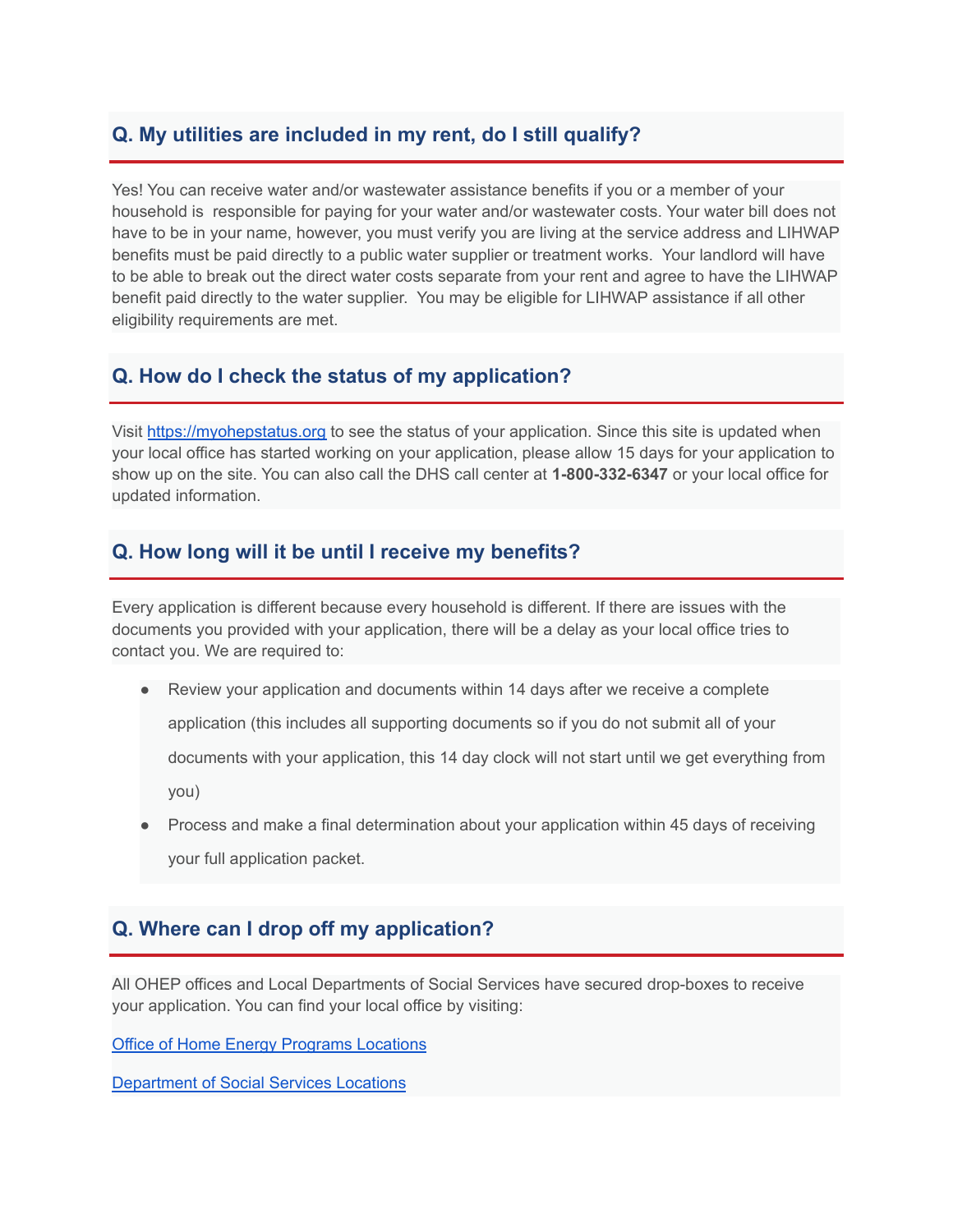# **Q. Are your offices open for walk-in appointments?**

While most local offices are open to the public, we request that you make an appointment so that we can safely provide you with the support that you need.

Always call ahead to your local office to find out their process for handing in-person applications.

# **Q. Where do I apply?**

You can apply for water and/or wastewater assistance [online](https://mydhrbenefits.dhr.state.md.us/dashboardClient/#/home) or by contacting your local Energy Assistance or Department of Social Services office. If you do not have access to apply online, you can print out the [LIHWAP application](https://drive.google.com/file/d/1j280MiZN8qsP2ThtPtDP3b_EifnCT1-L/view?usp=sharing), complete it and return to your local Energy Assistance or Department of Social Services. A full list of offices can be found on our website:

[Office of Home Energy Locations](https://dhs.maryland.gov/office-of-home-energy-programs/local-home-energy-program-office/)

[Department of Social Services Locations](https://dhs.maryland.gov/local-offices/)

### **Q. Can I apply in another county to get faster service?**

Your water assistance application must be processed by your local office. If you submit your application to another office in another county, it will cause a delay in processing your application as it is sent to the right office. Your application will only be processed when the application was received by the correct office in your local jurisdiction.

# **Q. Why is my water/wastewater bill so high?**

There are a lot of reasons why your bill may be high since every home is different, some common reasons for high bills are:

- You may use a lot of water and/or wastewater
- There may be a lot of people in your household
- You may be paying off old balances on your account
- Your home may have leaks or problems with plumbing which could cause increased water and/or wastewater usage

You can find out more about what is driving up your water and/or wastewater bill by checking your bill each month. Most utility companies show you how much water and/or wastewater you're using each month on your bill, with many providing periodic reports showing your water and/or wastewater usage.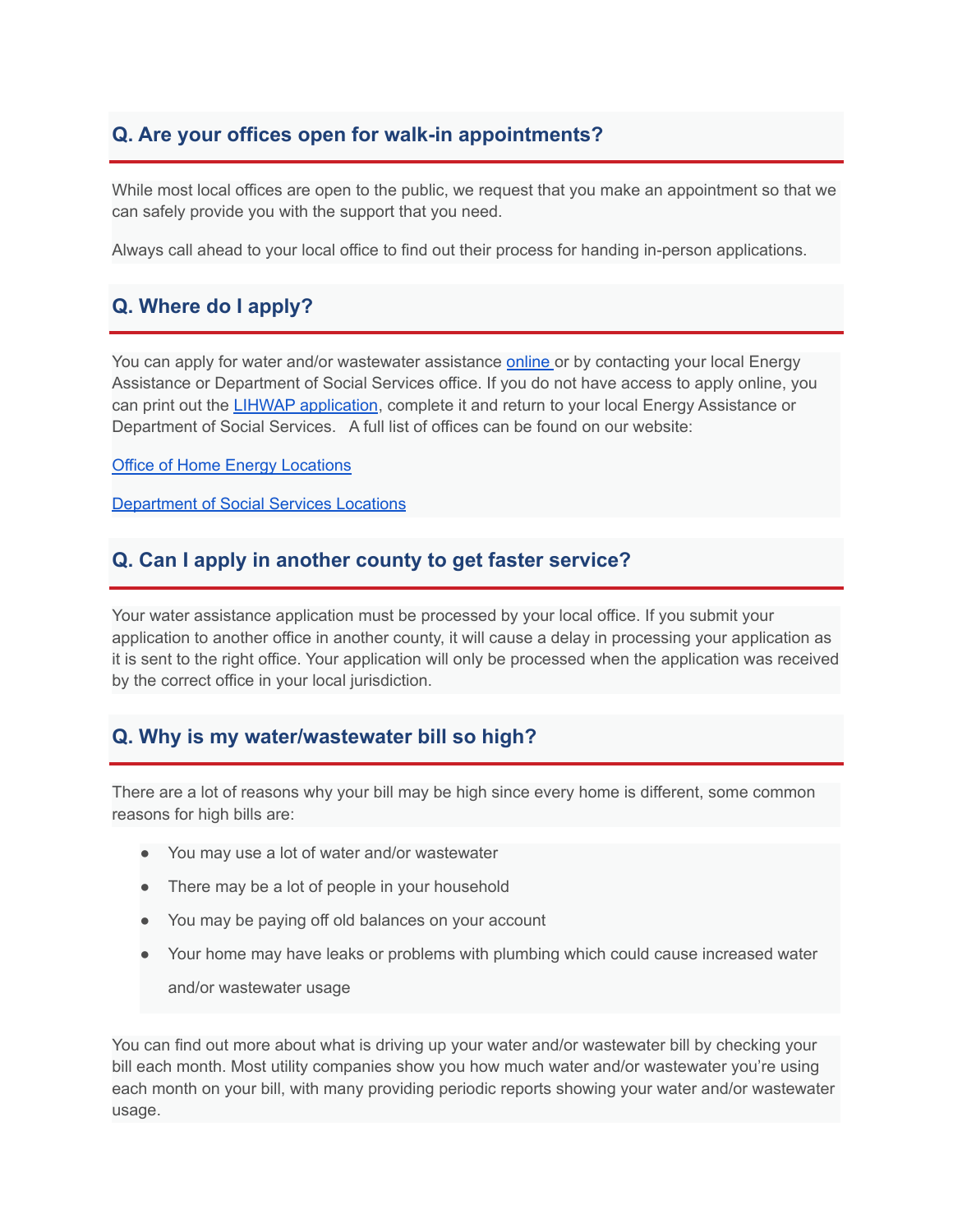# **Q. How do I get my service turned on again?**

Call your local OHEP or DSS office to request an application and call your utility to discuss the status of your account. When you speak with the local OHEP or DSS office, tell them that your water and/or wastewater service has been turned off.

You may need additional resources to restore water and/or wastewater service if the Water Assistance (LIHWAP) grant is not enough. You may have to work with your utility provider to make additional arrangements to pay the remaining balance on your account. In light of the impact of the COVID-19 epidemic, the majority of Maryland utility companies are offering payment plans. You may be required to establish a payment plan if the LIHWAP grant doesn't cover the full arrearage balance in order to be eligible to receive the LIHWAP grant.

If water and/or wastewater assistance alone cannot have your service turned back on, you may be eligible for additional resources to pay off your water and/or wastewater bill:

- Emergency Rental Assistance Program (ERAP)
- Community Services Block Grant (CSBG)
- Emergency grants from Social Services
- Local faith-based community resources
- Other sources identified by assisting agencies

### **Q. Does Water/Wastewater Assistance pay the whole bill?**

Water assistance benefits range from \$100-\$2,000. In order to qualify for water assistance, the service address must have a minimum arrearage balance of \$100. Benefits can be paid towards arrearages (30 days or more past due) and normal billing fees including reconnection fees. These benefits can significantly reduce or eliminate old balances on your account and lower your bill moving forward. Benefits will not necessarily cover your entire bill.

# **Q. How will you contact me about my application?**

We will send you letters if we need information from you and to let you know the final status of your application. Some offices may also call you to ask for more information about your application.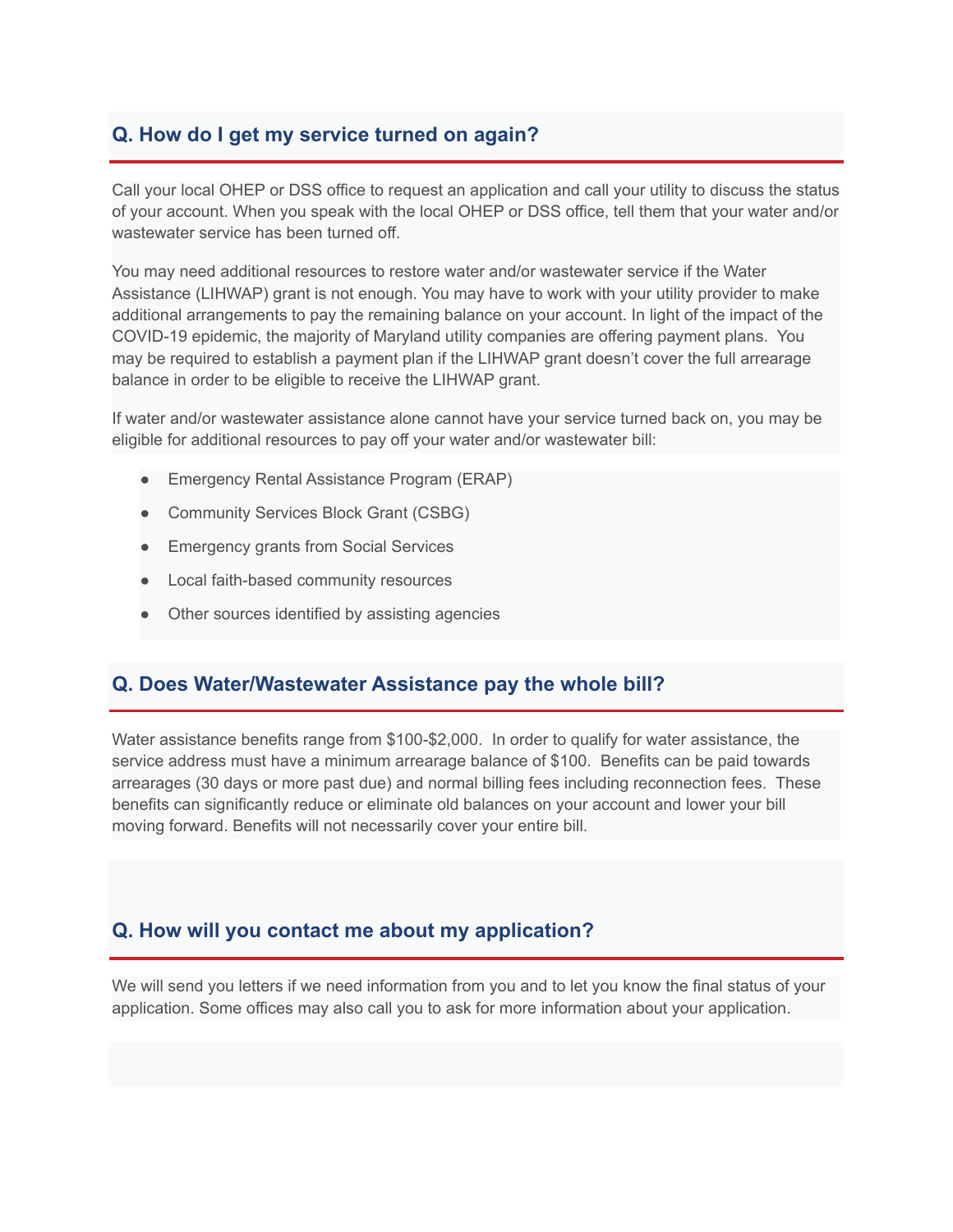## **Q. What is a household?**

"Household" means an individual or group of individuals who are living together as one unit and for whom residential water and/or wastewater is customarily purchased in common or who make undesignated payments for water and/or wastewater in the form of rent.

## **Q. What income is included in determining eligibility for water/wastewater assistance?**

Income eligibility is based on all gross (before taxes and other deductions) income received by everyone in the household over the age of 18 during the 30 days preceding the date of application. Income for full-time students is not counted as income if the student's full-time status is documented.

If an applicant receives income monthly from SSI, SSA, wages or a pension, but the income is received within the month, but not received within 30 days, the income is still counted. Example: If the employee applies on April 1st and the last paycheck was received on March 1st, that paycheck is counted.

#### **Q. How do I document my income if I am self-employed?**

Your most recent tax form Schedule SE is the best and easiest way to document your income if you are self-employed. Your income reported on the Schedule SE will be divided by 12 to get your 30-day income. In addition to the tax form, self-employed individuals must also complete and sign the [Income Verification of Self-Employment Form](https://dhs.maryland.gov/documents/DHR%20Forms/FIA%20Forms/English/OHEP/Income%20Verification%20of%20Self-Employment.pdf)

If you have not paid taxes but are self-employed, your income must still be documented. You can provide weekly, monthly and/or quarterly books/statements, ledgers, sales slips, cancelled checks, invoices, bank statements/deposits for the last 30 days.

#### **Q. What if I do not have income for the 30 days before my application?**

All household members 18 and over who claim zero income was received for the last 30-day application period must complete a Declaration of [Zero Income form.](https://dhs.maryland.gov/documents/DHR%20Forms/FIA%20Forms/English/OHEP/Declaration%20of%20Zero%20Income%20Form.pdf) A [Household Worksheet](https://dhs.maryland.gov/documents/DHR%20Forms/FIA%20Forms/English/OHEP/Household%20Worksheet.pdf) must be completed to document how your household is meeting basic needs during the time of having no income. If it is indicated on the Household Worksheet that someone is assisting you in meeting the household's basic needs a [Resource Provider Statement](https://dhs.maryland.gov/documents/DHR%20Forms/FIA%20Forms/English/OHEP/Resource%20Provider%20Statement.pdf) must be completed.